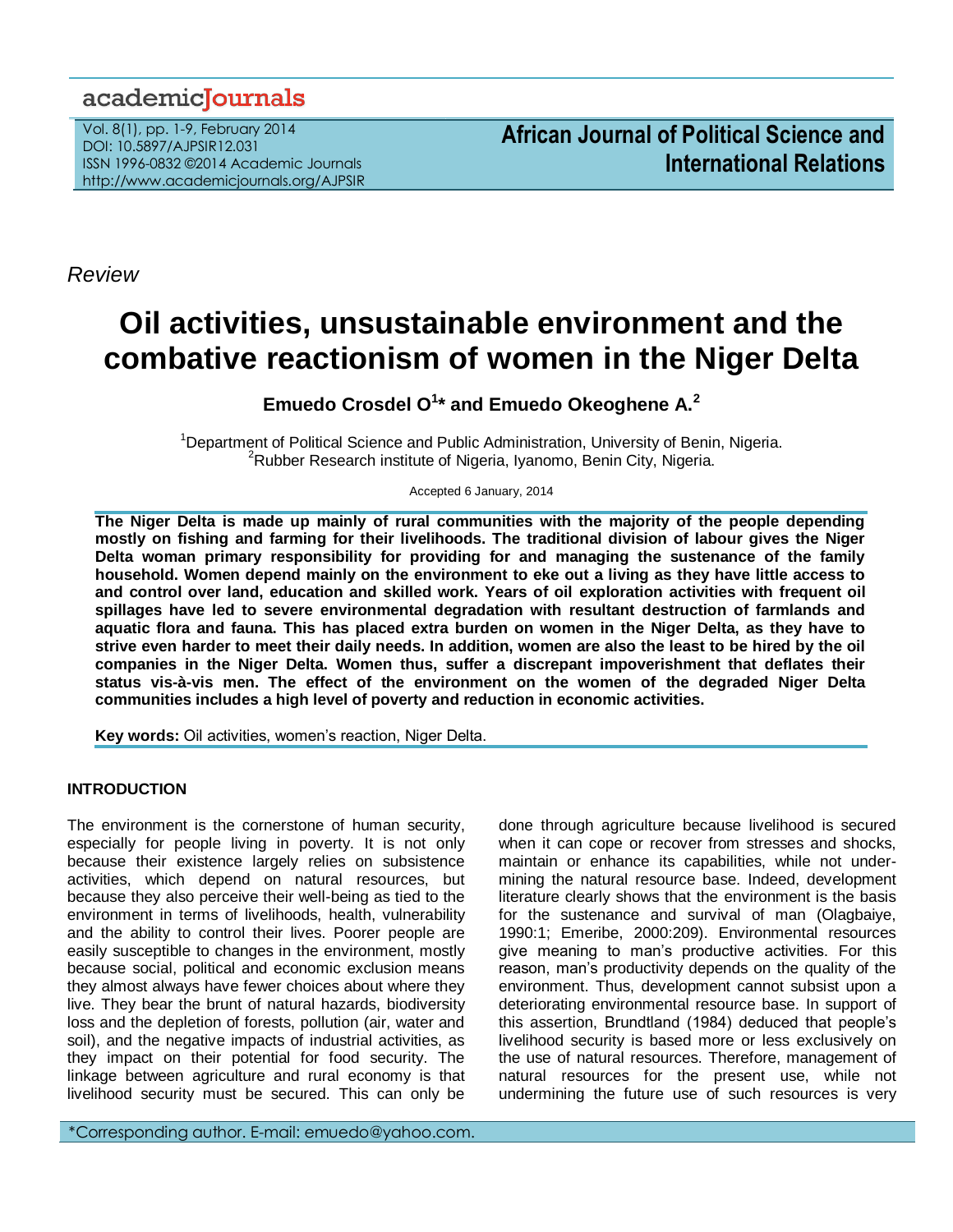important and critical. Several authors have documented the existence of substantial multiplier effects from agriculture to non-agriculture, especially in Asia, but also in sub-Saharan Africa (Haggblade et al., 2007).

The pervasive livelihood insecurity precipitated by the oil and gas extraction on the entire Niger Delta environment remains a major challenge to initiating and attaining a livelihood system across the region. Therefore, it is not possible to discuss sustainable livelihoods in the Niger-Delta without referring to oil extraction and its impacts on the environment. Studies have shown that non-timber forest products, such as firewood, snails, medicinal plants and spices, have significantly declined in recent years due to pollution and deforestation (CASS, 2003; NDHDR, 2006).

Until the advent of oil, a delicate balance existed between the people of the Niger Delta and its fragile ecosystem. Exploitation of natural resources was in the main, rudimentary and did not go beyond the search for medicinal herbs, fuel-wood, game, fish and construction materials. Environmental sustainability was maintained as available resources outmatched the needs of the people. Today, the Niger Delta environment has changed and continues to change rapidly. Oil and gas activities have infringed on the people and their environment, leading to the opening up of previously pristine ecosystems. This has resulted in alteration of habitats, biodiversity loss, deforestation and pollution (Amakiri, 2005). While natural hazards are responsible for some impacts on the environment, oil activities have no doubt aggravated the situation. A World Bank report (1990) observed that the oil industry, in the Niger Delta has both an urban and a rural presence, as oil wells are located throughout the rural areas. Chronic leaks have resulted in widespread destruction of fishing and agricultural resources and contributed significantly to the deforestation that have completely destroyed marine life in affected areas. The observation by the World Bank was also corroborated by Akobo (1998:10), when he stated that: "Most of the Niger Delta remains a shell even though Shell and the other multinational oil companies are still operating in the area". Pollution of farmlands, fishing streams, deforestation, corrosive erosion and other woes have all been traced to the oil exploration and production activities of the oil companies. This is because the oil companies do not observe best practices in their operations in the Niger Delta.

The oil companies operating in the Niger Delta have the worst records of environmental abuses in the world<sup>1</sup>. This is reinforced by the fact that Shell's operations in the Niger Delta that constitute only 14% of its oil production worldwide, account for over 40% of its oil spills worldwide (Gilbert, 2010). It is therefore not surprising that the Niger Delta is where by far, the majority of the people live in neglect and poverty and where women are the poorest of the poor (HRW, 2002, 2004, 2007). All these have given rise to cyclic conflicts in the Niger Delta. Women suffer severe hardships during conflict as reports show that 90% of war casualties are mostly women (Women Watch, Fact Sheet 5, 2005) and the Niger Delta is no exception. Decades of militarisation have subjected women in oil host-communities to all kinds of violence. Women have been raped, maimed and murdered even in front of family members (Robinson, 1996). Husbands have also, been killed or maimed, creating greater burdens for most women as head of households. The Federal Office of Statistics (2006) welfare survey reported the Niger Delta as area having most households headed by women.

#### **CONCEPTUAL FRAMEWORK: THE CONCEPT OF SUSTAINABLE LIVELIHOODS**

Gender, as an analytical category, captures the complex matrix of social relationships within society (Rosaldo, 1980; UNPFA, 2003). Gender is the basis of structural inequality in all societies (Caprioli, 2005); it determines roles power relationships, responsibilities, expectations, and access to resources (UNPFA, 2003). Thus, gender is used as a benchmark to determine access and power, and is the rubric under which inequality is justified and maintained (Caprioli, 2005). Gender hierarchy "reinforces itself through system of rules and penalties; enforced in all aspects of life'' (Grant, 1993:161). There are gender socially assigned tasks and obligations in all societies. It is the women's task to provide for the upkeep of the family in the Niger Delta (Onoge, 2002:6). Women in upland areas engage in farming of food crops such as; cassava, yam, maize, sweet potato, and in the past, cocoyam, while women in the riverine areas engage fish and gather sea foods; periwinkles, oysters, snails, shrimps, and crayfish. Women are thus, "food producers, procurers and preparers" (Okon, 2002:67). However, servile poverty, coupled with huge rise in women-headed households (Uchendu, 1995), women are forced increasingly to play active financial role in their families and are becoming wage earners (Sudarkasa, 2005:27). As such, beyond the food needs of the family, women produce or gather more for sale to augment family income. As Meagher (1999) opines, the tendency of men under economic pressures have been to transfer greater burden of household needs to women. Being mostly uneducated and poor, women rely on diverse forms of survival strategies with agriculture accounting for their main source of income and about 90% of family food needs (Weidemann, 1987; Picard, 1995; Moser 1996; Davies 1996a,b; UN-ECA, 2001). Indeed, in both rural and urban areas, the vast majority of the poor have individual household and community survival strategies that include myriad activities and a number of other mechanisms for coping in times of crisis (Chambers and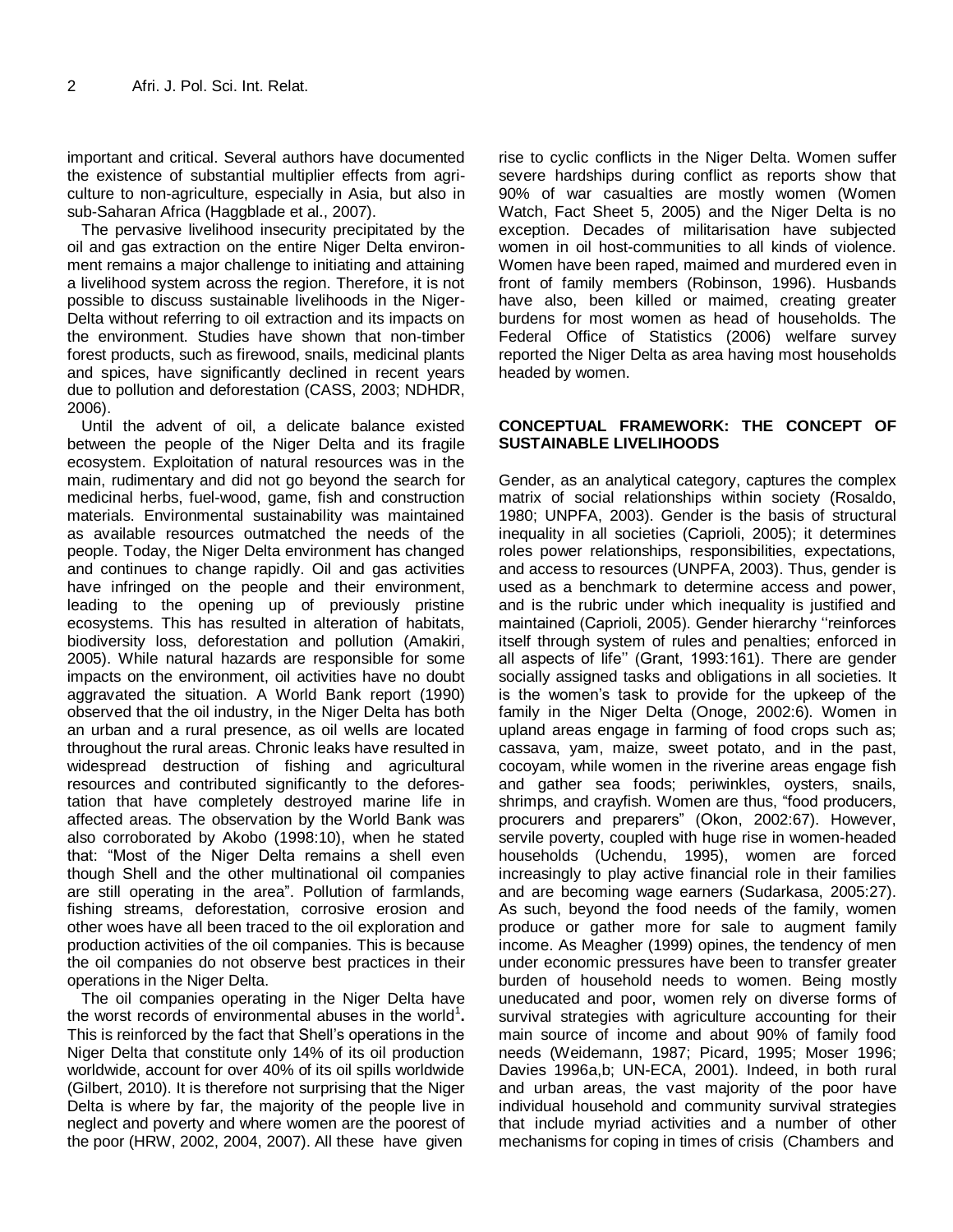Conway, 1992; SIDA, 1995; Grown and Sebstad, 1989).

Since people usually find ways to meet their needs for survival, livelihood appears to better capture how people live, their actual priorities and main activities. The vital issues of concern are the extent that these activities meet immediate needs and their sustainability to also meet future needs (Carney, 1998). Sustainability has two main aspects; environmental and social sustainability. Environmental sustainability refers to fears over degradation, pollution and over-exploitation of non-renewable resources, while social sustainability involves the maintenance of livelihoods while protecting and boosting local capacities on which livelihoods depend (Chambers, 1995). Livelihood as a concept focuses on how individual household or groups make their living and their resources (Olujide, 2000). It reveals the activities that people perform to meet basic needs to generate income. The concept embraces not only the present availability of the means to make a living but also the security against unexpected shocks and crises that threaten livelihoods. Thus, livelihood is different from "work", which is a specific activity performed in exchange for payment. Though money is obtained for work, livelihood is engaged in the support of life; hence, livelihood may or may not involve money exchange. In the Niger Delta, women combine a variety of activities that yield both monetary and material returns to support livelihoods and their wellbeing. These activities are highly dependent on the environment (Omorodon, 2004); as a result, women mostly bear the brunt of environmental degradation (UNDP, 2002). This is why women are always ready to confront any situation considered inimical to the realisation of their livelihood, which explains their intense protest against oil activities. In the Niger Delta, protection of the environment is not a key factor for the oil companies, thus, they carry out their operations with impunity. Consequently, this has led to severe pollution of the environment with concomitant effects on livelihoods and well-being. Ramifications of oil activities in the Niger Delta environment form the next focus of the discussion.

### **Oil activities and ramifications on the Niger Delta environment**

The Niger Delta that Saro-Wiwa (1999:13-14) described as the heart and lungs of Nigeria produces about 85% of Nigeria's oil and has one of the most fragile ecosystems in the world. The effects of oil activities have been the focus of several studies given their consequence on the environment (Awobanjo, 1981; Onosode, 2003; Achudume, 2009). Most of the harmful effects are from two main sources; gas flaring and oil spillage. According to Gerth and Labaton (2004), about 56.6 million cubic metres of gas is flared in the Niger Delta daily. This is about 16% of the world's total gas (GGFR, 2002), which

can serve the cooking need of 320 million people (Goldenberg, 2000). The flares emit over 34 million tons of carbon dioxide and 12 million tons of methane annually (Shelby, 1996:28; World Bank, 1995, 2000/2001) and the largest contributor to global warming (Hunt, 2000). Annually, volume of gas estimated at US\$2.5 billion is flared daily in the Niger Delta (Osuoka and Roderick, 2005).

Furthermore, incessant oil spillages have accompanied oil activities in the region. The Department of Petroleum Resources (DPR) put the volume of crude oil spilled in the region between 1976 and 2005 at about 3, 121, 909.8 barrels in about 9.107 incidents (Egberongbe et al., 2006). Independent researchers have dismissed the figures averring that they are three times higher (Grevy, 1995; Owolabi and Okwechime, 2007). Most of the spills are from pipeline and flow lines, which have the most damaging effects as, they are not immediately addressed due to delays in closing valves or back pressure flows (Orubima, 1983; Onosode, 2003; Osuoka and Roderick, 2005). In addition, clean ups are usually tardy and limited. As such, little oil is recovered, making pollution impacts more acute on the ecosystem (Kemedi, 2003). The effects are significant and include destroying mangrove forests, habitat and nursery of aquatic species (Duke and Burns, 1999; Egborge, 2000; Emuedo and Anoliefo, 2008), mangrove death through stunted roots growth (Emuedo and Anoliefo, 2008). This has severely impacted the region's biodiversity, fish stocks and marine life; denying women one of their major means of their livelihood, fishing. Also, total hydrocarbons in streams in most parts of the Niger Delta are 360 and 680 times the European Union's permissible levels (HRW, 1999). On land, impacted areas due to oil spills are unsuitable for farming over two decades later (Frynas, 2000:169). All these as have alienated women from their means of livelihoods stultifying their economic potentials.

### **Impacts of oil activities on women in the Niger Delta**

Agricultural practices constitute the main source of livelihood and income in rural Niger Delta. However, agricultural practices have been stultified by the negative impacts of oil activities (Emoyan et al., 2008). In the aquatic environment, the mangrove forests, the basic nurseries for all aquatic species have been negatively impacted. Niger Delta mangroves have the highest rate of depletion in the world (FAO, 2005). Light crude, produced, in the region impacts more adversely on mangroves than heavy crude (Proffitt et al., 1995; Duke et al., 2000) and regeneration of impacted mangroves take about 20 years (Duke and Burns, 1999). Unabated oil spills have led to poor water quality in the region. Studies have shown that poor water quality impacts on species composition, assemblages and distribution of fish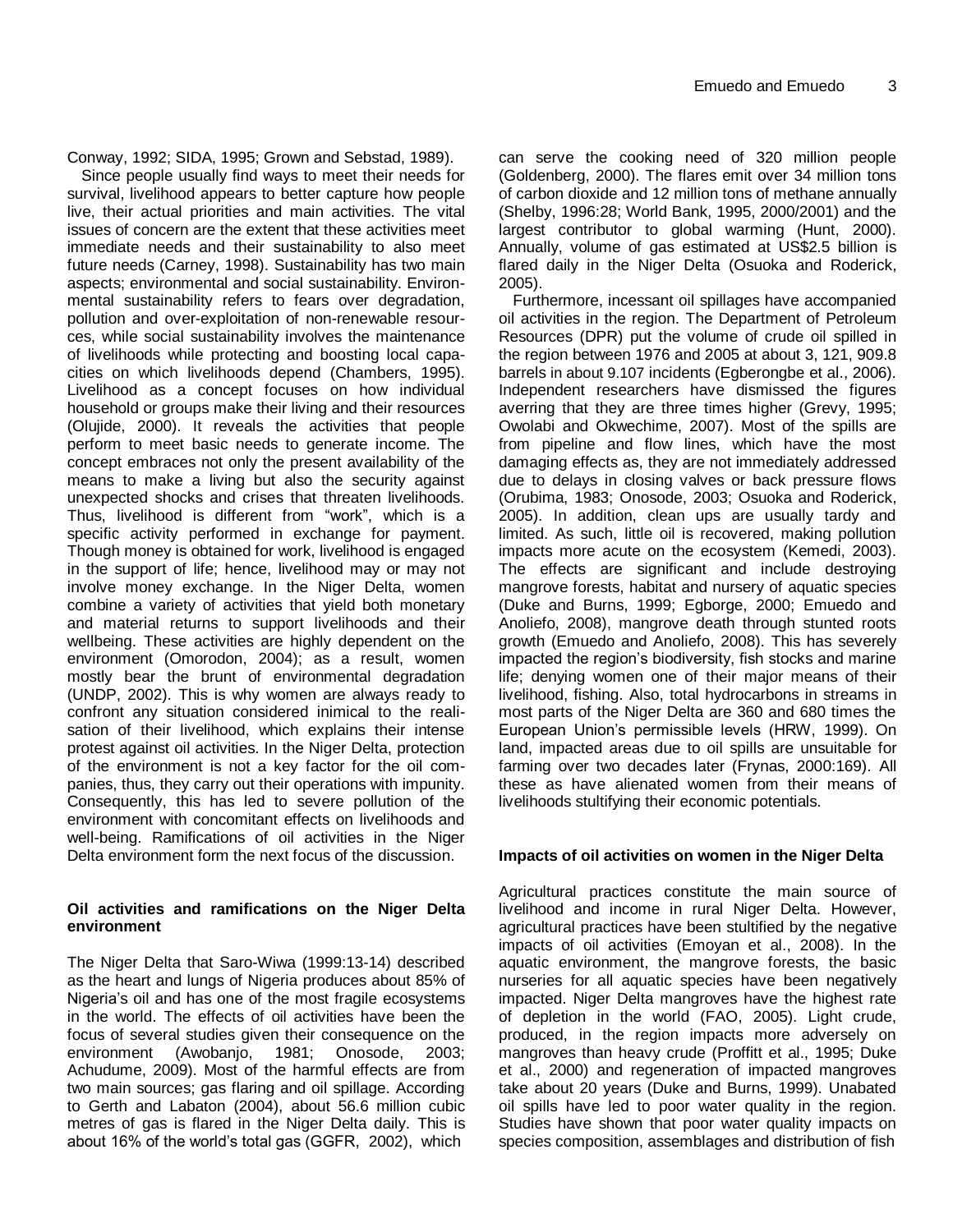(Dance and Hynes, 1980; Boney, 1983; Kutty, 1987; Jones, 1987; Hart and Zabbey, 2005). All these have resulted in reduced fish stocks, reduced fish catches and virtual extinction of certain fauna in the Niger Delta. Furthermore, poor water quality often gives rise to high concentration of heavy metals (lead, copper, zinc) in water. The Niger Delta it seems is no exception. Common fish species in the region have been shown to bio-accumulate heavy metals at levels toxic to humans. These include tilapia (Godwin et al., 2011), bonga shad (Etesin and Nsikak, 2007), cat fish (Wegwu and Akaniwor, 2006), shrimp (Opuene, and Agbozu, 2008) among others.

On land, the impacts of oil pollution are no less deleterious. Udo and Fayemi (1975) showed that crude oil pollution reduces the germination of maize crop by 50% and yield by 92%. The impacts of oil spills are long lasting (Ekekwe, 1983) as impacted areas are still unsuitable for farming over two decades later (Frynas, 2000:169). According to Inoni et al. (2006) this has depressed crops yield and income for farmers, as oil spill of about 10% reduces crop yield by about 1.5% and income by over 5%. Several studies have also linked gas flaring to decline in agricultural produce in the Niger Delta (Alakpadia, 2000; Daudu, 2001). Indeed, Salau (1993) and Adeyemo (2002) reported a 10% decrease in crop yield at a distance of 1000 metres, 45% decrease at a distance of 600 metres and 100% loss of yield at a distance of 200 metres from a gas flare sites. Gas flaring has also been associated with highly reduced yield in sweet potato (Udoinyang, 2005); cassava/yam (Odjugo, 2007); melon, a popular seed vegetable by 85.7, 82.1, 75 and 32% at 500, 1, 2 and 5 km, respectively (Odjugo, 2010). Women in the Niger Delta do most of the fishing in shallow coastal waters and also do most of the farming for food crops in the Niger Delta. It could be clearly seen therefore that women bear the most of the indirect impacts of oil activities; reduced fish catches, reduced crop yield and hence income or denial of access due to pollution. It is obvious from the foregoing that the women's dependence on the environment (land or water) for their livelihoods have acutely stultified and constricted by oil activities in the Niger Delta. Thus, faced with no alternatives due to limited education, women in the Niger Delta have no other space to manoeuvre, hence their combative reactionism to oil activities in defence of the environment.

### **Women's combative reactionism in the Niger Delta**

Since the advent of oil as a source of power in Nigeria, its social relations of production have tended to alienate local people with women mostly affected. In addition, the interaction between the oil companies and their host communities breeds a variety of contradictions that reflect

the contour of power that enriches the global community, while impoverishing local people especially women. Women have been alienated from the social relations of oil production and have been hardest hit by environmental impacts of oil activities (UNDP, 2002). In farming and fishing especially, oil activities with associated pollution have constricted the economic space for women. Furthermore, the politics of oil and its commoditisation of the environment also exclude the rural women from its labour needs, as, they are often, not accorded formal education (Turner and Oshare, 1993). Thus, the power relations spawned by oil politics, subject women to "relations of exclusion" that is also reflective of the Niger Delta environment. This has fed into resistance, through which local women have blocked global extraction until it attends to local demands for restitution. Protests by women groups in oil-host communities against the activities of the oil multinationals in the Niger Delta began in Ogharefe in 1984 against a US oil company Pan Ocean (Turcotte, 2002:1). The objectives of the protest like all others that later followed in the Niger Delta were predicated on the women's demands for oil companies to improve the economic, environmental, and social conditions of the oil-host communities. These demands surrounded issues of employment and the provision of social amenities:- roads, water, health facilities and electricity. When Pan Ocean failed to answer them, a mass of singing and dancing women laid siege on the company, halting their operations (Turner and Oshare, 1993; Lewis, 1998; Turcotte, 2002:1-3, 15-16, 35). Upon hearing that the managing director of the company had arrived from Lagos, the women removed all their clothes. The sight of thousands of naked women of all ages was too much for the visiting official who immediately fled the area. The demands of the women were met almost immediately by the company. This protest stimulated other women oil-related protests:- Ekpan, Escravos, Warri.

### **The Ekpan women's Revolt**

Historically, lands are owned and controlled by men in the Niger Delta, and due to the topography land is scarce. As a result, women have intensely struggled to access farms or fishing areas. Oil activities have exerted further pressure by its virtual sequester of most lands for oil production and erection of processing facilities that are built on erstwhile arable lands and fishing grounds. This has exerted acute pressure on agricultural practices; farming and fishing (Hutchful, 1985:51; Turner and Badru, 1985). This has been further exacerbated by the operational methods of the oil companies that have severely damaged the environment; harming agricultural practices. Thus, as it were, with their backs turned to the wall, the women violently reacted to the harrowing situation foisted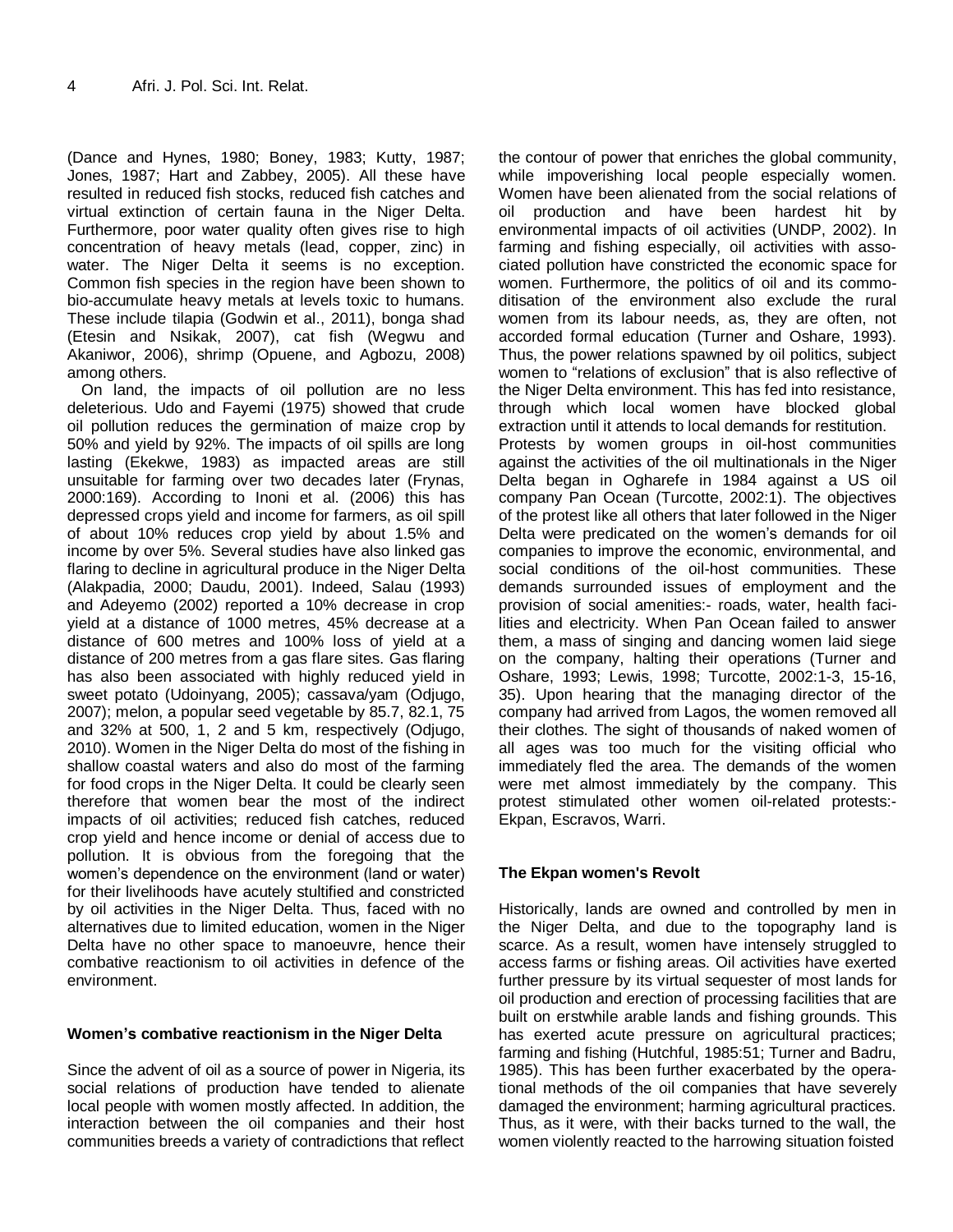on them by oil activities.

On Monday, August 25, 1986, at 5 a.m., a large crowd of women protesters estimated at about 10,000 from Uvwie clan overwhelmed the premises of the Nigerian National Petroleum Corporation (NNPC) Refinery, Petrochemicals Plant and the Pipelines and Products Marketing Pump station, all located at Ekpan. The throng was made up of women of all age groups including the very old (Daily Times (Nigeria), August 28, 1986:3; Sunday Telegraph (Warri), August 31, 1986:1). The women who were chanting war songs carried placards some of which read: "Give us Social Amenities," "Review all forms of employment within the Petrochemical," and "Our sons, daughters and husbands are qualified for key posts within the Petrochemical" (Daily Times (Nigeria), August 28, 1986:3). They also demanded preferential employment opportunities for their people threatening mass stripping if their demands were not met. Thousands of the women attempted to break into the premises of the Petrochemicals Plant. The women blocked all access routes to the three projects, while their men laid ambush armed with "dangerous" weapons, with "possible attack in mind should the women be molested" (Sunday Telegraph (Warri), August 31, 1986). All activities at the sites of the three projects were halted. Workers could not reach their offices. Large numbers of tankers were prevented from loading fuel for distribution to filling stations. A team of men from the Nigerian Police Force led by CSP G.A. Olatunbosun was unable to disperse the angry women (Sunday Telegraph (Warri), August 31, 1986).

It was not until about 2:30 p.m. that the women agreed to hold discussions with a management team from NNPC, made up of the managers of the affected companies. The women who denied access to the meeting to all men from the community were represented by three of the leaders. The meeting was adjourned at about 7 p.m after over four hours to enable the NNPC team meet with its Managing Director and the Federal Minister of Petroleum Resources. The women continued their barricade while the meeting lasted, thus crippling oil operations in the region for the whole day. The women demanded feedback and positive response within two weeks failing which they would resume their action. Exactly two weeks later on Monday, September 8, 1986, the next meeting took place between the NNPC and the Uvwie community at the Uvwie King's Palace in Effurun. However, unlike the first meeting of August 25, 1986 Uvwie Community representation was male dominated; composed of seven chiefs, one evangelist and two women. As Ihonvbere (1991) opines, this male encapsulation of women's struggles implies the takeover of corruption and loss of the political content of women's struggles to the economic interests of chiefs and elites. It was indeed revealed during the meeting that the King and his chiefs had enjoyed patronages without the knowledge of the people (Oshare, 1986). The meeting ended with the NNPC

promising to embark on aggressive community development with greater collaboration to avoid future confrontations. It was under this seemingly success by the Ekpan women that the combined Ijaw and Itsekiri women protest took place in Escravos.

#### **Ijaw and Itsekiri women's protest**

The situation at Ekpan is also true for oil-host communities in the Niger Delta. But for the Ijaw and Itsekiri communities near Chevron's Escravos, export terminal their situation got worsened when besides fishing and farming, oil pollution also deprived them of clean water. For women, this meant increased burden as they have to trek even longer distance to get water. All appeals to Chevron for help fell on deaf ears. Thus, in 2002, Ijaw and Itsekiri women staged a mass protest against Chevron (INDYMEDIA, 2002:1-3; Okpowo and Adebayo, 2002:1-4; A.I, 2003:1-9).

This protest was considered most remarkable of all women protests against the foreign oil multinationals in the region due to the international media attention it received and its 10 day long duration coupled with the threat of the women to strip naked (Branigan and Vidal, 2002:8).

About three hundred Ijaw and Itsekiri women, angry at the lack of employment, lack of infrastructure and environmental despoliation by the oil multinational, (TWNF, 2002) occupied Chevron's exploration site. Around the same time, women from Ilaje and also some others from Ijaw and Itsekiri paralysed activities at the operational headquarters of Shell Petroleum Development Corporation (SPDC). To persuade the women to vacate the site, Chevron made a pledged to improve community development, promised employment to 25 people for five years and economic empowerment through the set-up of poultries and fish farms (Branigan and Vidal, 2002:8).

These promises were never kept by the oil company, and social conditions in the region continue to worsen. In 2003, the women again protested with about 600 women of various ages besieging the oil facilities; taking about 700 oil workers of various nationalities hostage (Jesudasan, 2003:1-2).

As in all previous protests, the demands of the women centred on employment for their husbands, children and economic empowerment in the face of livelihood displacement due to the negative effects of oil activities (Jesudasan, 2003).

This time some of their demands were met, thus, some success was achieved by the women. However, as we shall see, this was the last time that women mass protests achieved any success.

### **Women protests and repression**

So far, mass protests by women because of the promises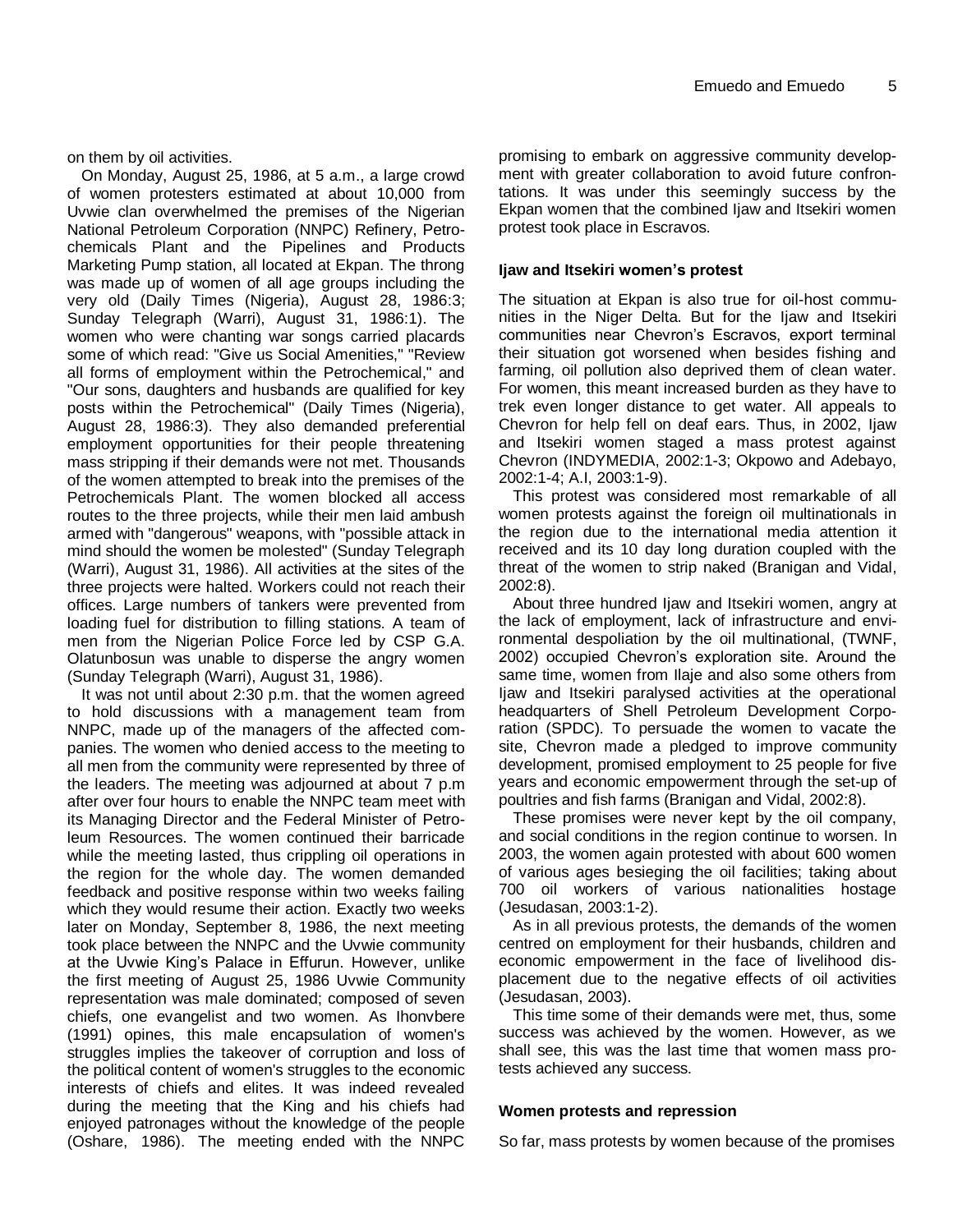they exerted albeit tokens were regarded as successful. However, not all women mass protests were and by the late 1990s matters changed. It seems that the success of earlier women's protests were due to certain factors:- non involvement of the state, circumstances (Pan Ocean was indebted to the state at the time), international media exposure (the threat of stripping focused the world media on the Chevron siege) and perhaps, dependent on the company involved and volume of oil produced. This last point appears to be of relevance as the state appears to be extremely sensitive and responds to protests with severe repression where Shell is the target. Indeed it could be argued that as pioneer and the highest crude oil producer (about 45%), Shell is privileged by the Nigeria state. This is exemplified by strong arm response of the state to issues involving Shell peaceful or violent environment.

The repressive tendency of the state to protests targeting Shell can be seen by a Shell flow station manager's directive to security services to quell a peaceful protest at Umuechem that resulted in the burning and looting of over 495 houses and the death of over 80 persons (mostly women and children) in 1990 (Ibeanu, 2000). This was also the case at Choba in 1993 where security services at Shell's directive quelled a peaceful protest by razing houses, destroying several properties and capping it by raping of over 30 females (mostly girls). In like manner Shell was also at the centre of the crisis involving some communities that led to the unprovoked Joint Military Task Force (JTF) attack on Odioma in 2005 that destroyed the town, killed 750 persons (women and children), while over 3000 others were arrested (Torulagha, 2005). Whilst it may be argued that women were not specially targeted in these operations, what is not in doubt is the fact that the oil companies became rather very vicious in their response to women mass protests, with the active support as it were of the state. This point is illustrated with two women mass protests in Warri involving Shell and Chevron in 2002.

#### **Ijaw, Itsekiri and Urhobo women's protest**

On August 8, 2002, over 3000 women from the three ethnic groups in Warri; Urhobo, Ijaw and Itsekiri for the first time simultaneously carried out peaceful protests at the gates of the operational headquarters of the two major oil companies in Warri, Shell and Chevron. The protesting women arrived at the gates of the operational headquarters of both companies at about 6:30am and calmly sat on the ground. They waited quietly for an address by the oil companies' officials but they were ignored. At about 6.30p.m, over 12 h after the women arrived at the gate of both companies, a joint team of soldiers and mobile policemen arrived simultaneously at both companies and started to beat up the women

without any provocation, warning nor where they given any time to disperse. The security forces launched the attack throwing tear gas and shooting sporadically in the air. The combined forces of the security services came towards the gates of Shell from inside the company premises and threw tear gas at the women, while shooting rapidly as they approached. When they got to where the women were sitting, which included elderly women and women with babies strapped on their backs they began to whip, kick and beat them with "koboko" (a whip made of twisted animal skin) and the butts of their guns.

No official from either of the oil companies, Shell or Chevron consented to discuss with the women during the period of the peaceful protest. The women were simply brutally dispersed without an opportunity to dialogue with the representatives of the companies. Firsthand account of the incidents detailed the brutality:

*"One 70 years old protester named Titi Omafor was caught at the gate of Shell by one soldier who started shaking her violently, while at the same time kicking her viciously on both her legs. After the beating she was dumped on the ground, where she laid helplessly unable to move her lower limbs. She was found later by some younger women who managed to spirit her away from the scene and took her to an herbal home for treatment, as she was unable to afford normal hospital fee. Mama like the other women heard no warning prior to the brutal attack".* 

*"One of the women that took part in the protest at Chevron gate was a 45 years old Itsekiri community women leader named Elisabeth Ebido. She was repeated beaten by four members of the combined security forces deployed to Chevron with the butt of their guns. At a point, one soldier held her very tightly while another whipped her viciously. Later, she was knocked to the ground where the whipping continued while at the same time she was ordered to run. According to the one soldier, she was selected for special VIP treatment because she was one of the leaders of the women".* 

It may be argued that Shell, due to its colonial origin and pioneer status, has been repressive and exploitative in its relation with the people of the oil-host communities; thus, its treatment of the women narrated above is not strange. However, the same cannot be said of the behaviour of Chevron that in the past amicably settled with women protesters, as was the case with the women protesters at Escravos. We can therefore, see clearly that the oil companies became rather very vicious in their response to women mass protests after some initial successes.

## **Concluding remarks**

Women's protests in the Niger Delta signalled the onset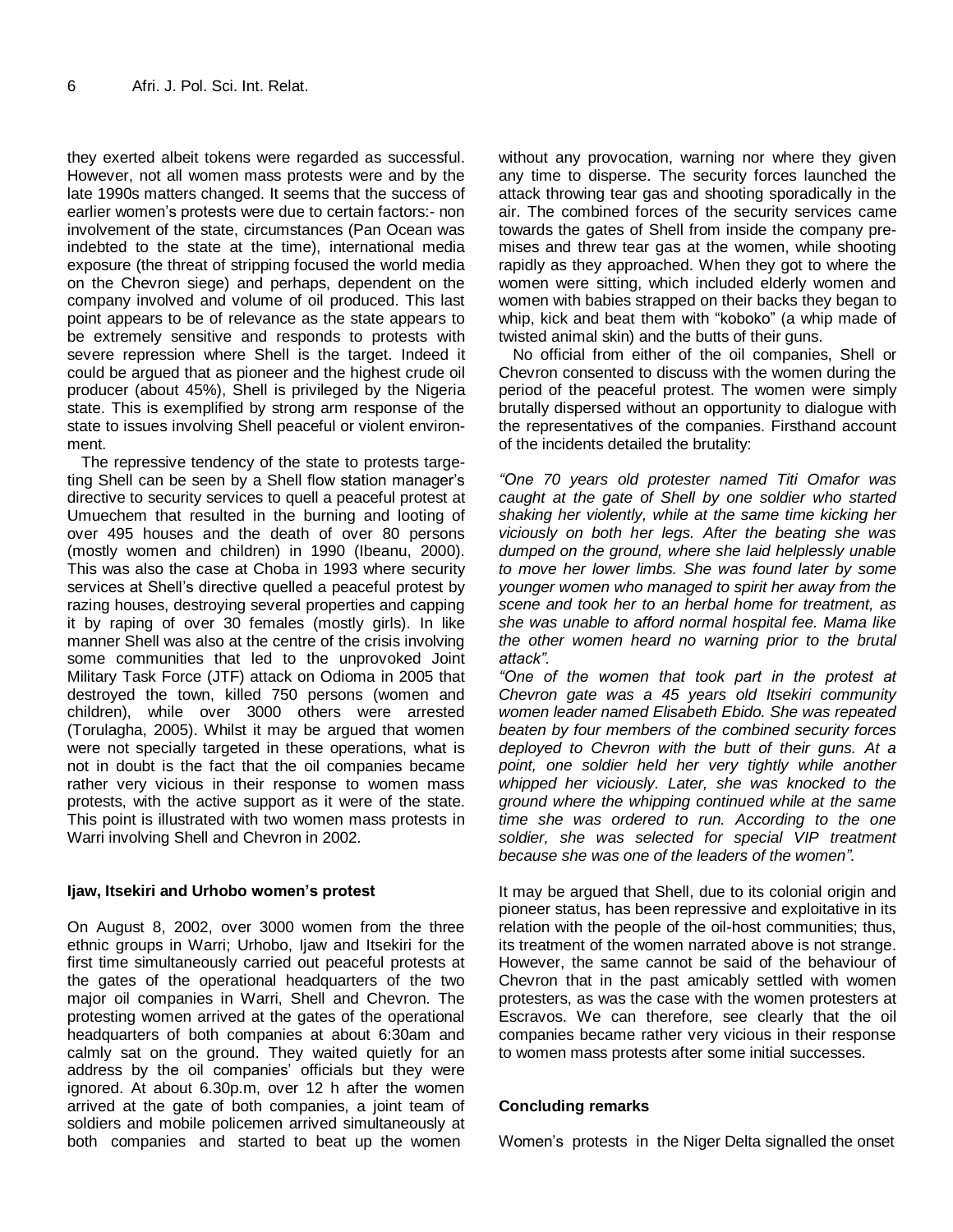of resistance against oil activities in the Niger Delta. Though initial protests were successful, later protests were brutally repressed. Women protests arose from constriction of their means of livelihoods by environmental despoliation from oil activities. Women constitute the bulk of the marginalised, landless, least educated and resource-poor members of society. Thus, as providers for the family and lacking education women rely mostly on the environment for the family food needs and also to earn some income. Agriculture, fishing and related activities constitute their major sources of livelihood in the Niger Delta. Therefore, for the women, the environment is a natural asset and livelihood building block that is vital for sustaining the family. As a result, environmental despoliation has meant for women acute hardship; high level of poverty and diseases. This has accounted for the combative reactionism of women to oil activities in the Niger Delta, because the nexus between environment, agriculture and livelihood in the Niger Delta represents an important variable in the context of survival of the people.

#### **Notes**

1. In the United States and elsewhere, produced water is either reinjected for recovery or into disposal wells and drilling mud land filled by the oil companies. However, in the Niger Delta, oil companies constantly dispose of wastes from oil drilling directly into fresh-water bodies (Nwankwo and Irechuwu, 1981). Also, no Environmental Assessment Impact (EIA) is carried out before pipelines are laid in the Niger Delta (Greenpeace, 1994). However, for its pipeline from Stanlow in Cheshire to Mossmoran in Scottland, 17 different environmental surveys were commissioned by Shell even before a single turf was cut... A detailed Environmental Assessment Impact (EIA) covered every length of the (pipeline) route. Also, besides taking measures to avoid lasting disfigurement, the route was diverted severally to accommodate environmental concerns (Greenpeace, 1994). It has thus, been argued that the oil companies' excesses in the Niger Delta are due to their alliance with the Nigerian state. For more on the activities of oil companies and their unholy alliance with successive military and civilian regimes, see Where Vultures Feast (Okonta and Douglas, 2001) and Green Backlash (Rowell, 1996). Further information can also be found at www.seen.org and Project Underground at [www.moles.org.](http://www.moles.org/)

#### **REFERENCES**

- Achudume AC (2009). The effect of petrochemical effluent on the water quality of Ubeji creek in Niger Delta of Nigeria. Bull. Environ. Contamin. Toxicol. 83(3):410-415.
- Adeyemo AM, (2002). "The Oil Industry Extra-Ministerial Institutions and Sustainable Agricultural Development: A Case Study of Okrika L.G.A. of Rivers State", in Nigeria Journal of Oil and Politics, 2(1):60-78.
- A.I (Amnesty International) (2003) "Nigeria: Repression of women's protests in oil-producing delta region," 1 February. Online:http://web.amnesty.org/library.
- Akobo M (1998). "Nightmare" in Oil and the Nigerian Environment. Benin-City, Environmental Rights Action, Nigeria.
- Amakiri EN (2005). Aspects of biology pseudolithus elongatus of bonny estuary, Niger Delta Nigeria. M.Sc. Thesis, Rivers State University of Science and Technology pp.9-99.
- Awobanjo SA (1981). Oil spillage in Nigeria: 1976 –1980, Paper presented at the 1981 International Seminar on the Oil Industry, Lagos, NNPC.
- Boney AD (1983). Phytoplankton. Edward Arnold, London, UK.
- Branigan T, Vidal J (2002). "Women: Hands up or strip!," The Guardian, Manchester (UK), July 22.
- Brundtland T (1984). Economics growth and environmental management. World Industry. Conference on environmental management. Marseilles, France November 14-16.
- Caprioli M (2005). Primed for Violence: The Role of Gender Inequality in Predicting Internal Conflict. Int. Stud. Q. 49:161-178.
- Carney D (1998). Sustainable Rural Livelihoods. What contribution can we make? Papers presented at the Department for International Development's Natural Resources Advisers' Conference, July.
- CASS (2003) Poverty Knowledge and Policy Processes in Bayelsa State, Nigeria. Centre for Advanced Social Sciences, Port Harcourt, Research Report.
- Chamber R (1995). 'Poverty and livelihoods-whose reality counts?' IDS Discussion Paper No. 347, IDS, Brighton.
- Chambers R, Conway G (1992). 'Sustainable rural livelihoods-practical concepts for the 21st century', IDS Discussion Paper No. 296.
- Dance KW, Hynes HBN (1980). Some effects of agricultural land use on stream insect communities. Environ. Poll. 22:19-28.
- Davies S (1996a). 'How will you cope without me, honey? A review of the literature on gender and coping strategies, IDS, Brighton (graft).
- Davies S (1996b). Adaptable Livelihoods-Coping With Food Security in the Malian Sahel, Macmillan Press.
- Duke N, Burns KA (1999). Fate and Effects of Oil and dispersed Oil on Mangrove Ecosystems in Australia. Australian Institute of Marine Science and CRC Reef Research Centre, Final Report to the Australian Petroleum Production and Exploration Association.
- Duke NC, Burns KA, Swannell RPJ, Dalhaus O, Rupp RJ (2000). Dispersant use and a bioremediation strategy as alternate means of reducing impacts of large oil spills on mangroves: The Gladstone field trials. Marine Pollut. Bull. 41(7-12):403-412.
- Egberongbe FO, Peter A, Nwilo C, Badejo OT (2006). Oil Spill Disaster Monitoring along Nigerian Coastline. A paper presented at a Conference on Disaster Preparedness and Management, Shaping the Change Munich, Germany, October 8-13.
- Egborge ABM (2000). Government, oil companies, the peoples and the Niger-Delta environment. 4<sup>th</sup> Convocation Lecture of Delta State University, Abraka, Nigeria p.106.
- Emeribe AC (2000). Environmental Management and Protection in Budgeting and Planning in Nigeria: Issues, Problems and Strategies in National Development, In Aja Akpuru and Emeribe AC (Ed.). Policy and Contending Issues in Nigeria National Development Strategy. Enugu, Nigeria: John Jacobs Classic Publishers.
- Emoyan OO, Akpoborie IA, Akporhonor EE (2008).The Oil and Gas Industry and the Niger Delta: Implications for the Environment. J. Appl. Sci. Environ. Manage. 12(3):29-37
- Emuedo AO, Anoliefo GO (2008). Ecophysiological Implications of Crude oil pollution on Rhizophora recemosa (G.F.W MEYER-FWTA). Nigerian J. Bot. 21(2):238-251.
- Etesin MU, Nsikak UB (2007). Cadmium, Copper, Lead and Zinc Tissue Levels in Bonga Shad(Ethmalosa fimbriata) and Tilapia (Tilapia guineensis) Caught from Imo River, Nigeria. Am. J. Food Technol. 2:48-54.
- Frynas G (2000). Oil in Nigeria: Conflicts and Litigations Between Oil Companies and VillageCommunities, Hamburg: LIT Verlag Munster.
- Gerth J, Labaton L (2004). Shell withheld reserves data aid Nigeria. New York Times. March 19.
- Gilbert LD (2010). Youth Militancy, Amnesty and Security in the Niger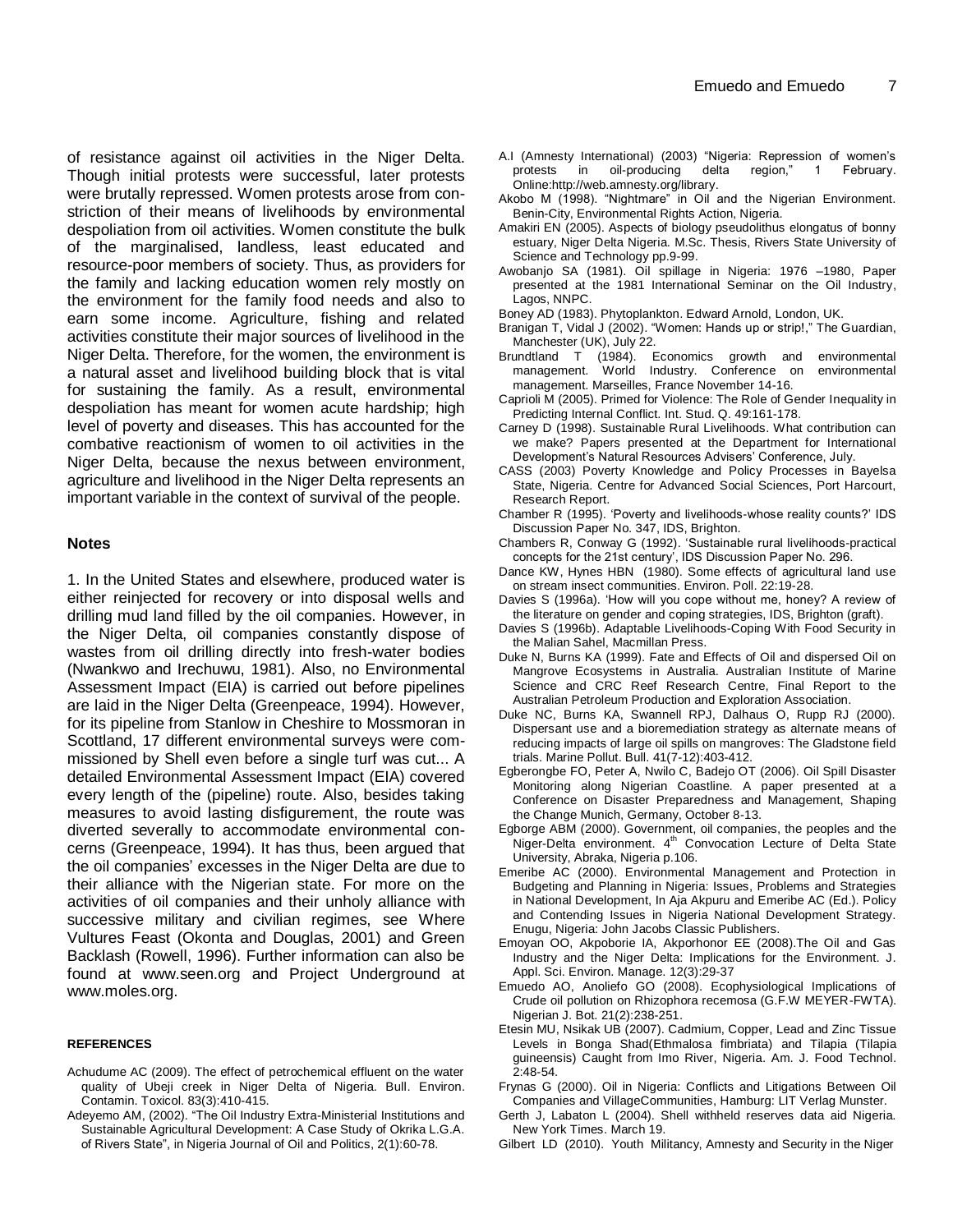Delta Region of Nigeria. In: Ojakorotu V & Gilbert LD (Ed.) Checkmating the Resurgence of Oil Violence in the Niger Delta of Nigeria pp. 51-70.

- Godwin J, Vaikosen NE, Njoku CJ, Sebye J (2011). Evaluation of some heavy metals in Tilapia nicolitica found in selected Rivers in Bayelsa State. Electronic J. Environ. Agric. Food Chem. 10(7):2451-2459.
- Goldenberg J (2000). Rural Energy in Developing Countries. In: World Energy Assessment: Energy and the Challenge of Sustainability. UNDP. NY.
- Grant J (1993). Fundamental Feminism. New York, NY: Routledge.
- Grevy P (1995). The Niger Delta, Nigeria. Draft Pollution Assessment Study, Submitted to the World Bank.
- Grown C, Sebstad J (1989). 'Introduction-towards a wider perspective on women's employment' in World Development Vol. 17 No. 7.
- Haggblade S, Hazell PBR, Dorosh PA (2007). "Sectoral Growth Linkages between Agriculture and the Rural Nonfarm Economy." Chapter 7 in Haggblade H and Reardon, editors, Transforming the Rural Nonfarm Economy. Baltimore: Johns Hopkins University Press.
- Hart AI, Zabbey N (2005). Physic, Chemistry and Benthic Fauna of Woji Creek in the Lower Niger Delta Nigeria. Environ. Ecol. 23(2):361-368.
- HRW (Human Rights Watch) (2002). "Nigeria: No Democratic Dividend for Oil Delta", March. Available at: http://www.hrw.org/reports/ 2002/nigeria3.
- HRW (Human Rights Watch) (2004). Overview. "Nigeria" January. Available at: http://hrw.org/english/docs/2004/01/21/nigeri6976.htm.
- HRW (Human Rights Watch) (2007). Audio report on Nigeria. Available at: http://hrw.org/audio/2007/english/nigeria01/nigeri15204.htm.
- Hunt T (2000). The politics of bones. Saturday Night. June 24, 2000. Article downloaded on March 23, 2001, from web site: http:/mebers.home.net/ jtimothy/wiwa.htm.
- Hutchful E (1985). "Texaco's Funiwa-5 Oil Well Blow-out, Rivers State, Nigeria‖, J. Afr. Marxists, 7(3): 51-62.
- Ihonvbere JO (1993). "Economic crisis, structural adjustment and social crisis in Nigeria," World Dev. 21(1):141-153.
- INDYMEDIA (2002). "One dies as women protesters lay siege to Shell, Chevron in Warri, Nigeria," Friday August 09. Online: http://sf.indymedia.org/news.
- Inoni OE, Omotor DG, Adun FN (2006). The Effect of Oil Spillage on Crop Yield and Farm Income in Delta State, Nigeria. J. Central Eur. Agric. 7(1):41-48.
- Jesudasan U (2003). "Working together," The Hindu, Chennai: June 14.
- Jones AR (1987). Temporal Pattern in Macrobenthic Communities of the Hawksbury Estuary, New South Wales, Aus.J. Mar. Freshwater Res. 38:607-624.
- Kemedi DV (2003). 'The Changing Predatory Style of International Oil Companies in Nigeria', Rev. Afr. Political Economy, 95:134-139.
- Kutty MN (1987). Site Selection for Aquaculture-Chemical Features of Water. Lecture Paper presented at the African Regional Aquaculture Centre (ARAC) for Senior Aquaculture Course, Aluu, and Port Harcourt.
- Lewis J (1998). "Deadlier than male? Women, knowledge and power," Africa, Edinburgh 68:1-6 (see FAO library data base).
- Meagher K (1999). If the Drumming Changes, The Dance also Changes: De-agrarianisation and Rural Non-Farm Employment in the Nigerian Savannah ASC Working Paper: De-agrarianisation and Rural Employment Network: Afrika Studie Centrum, Leiden and Centre for research and Documentation (CRD), Kano.
- Moser C (1996). Confronting Crisis- A Comparative Study of Household Responses to Poverty and Vulnerability in Four Poor Urban Communities, ESD, World Bank.
- Niger Delta Human Development Report (2006). Poor Human Development in NDelta —the State of Niger-Delta Environment.
- Nwankwo JN, Irechuwu DO (1981). Problems of EnvironmentalPollution and Control in the NigerianPetroleum Industry. In Proc. Int. OilSem. Petrol. Ind. Nig. Environ. NNPCLagos Nigeria pp.102-107.
- Odjugo PAO (2007). The impact of climate change on water resources: Global and regional analysis. Indonesia J. Geogr. 39(1):23-41.
- Odjugo PAO (2010). General overview of climate change impacts in Nigeria. J. Hum. Ecol. 29(1):47-55.
- Okonta I, Douglas O (2001). Where Vultures Feast. San Francisco:

Sierra Club Books.

- Okon EJ (2002). "Women and the Niger Delta struggle," in R. Aduche Wokocha, Development right issues in the Niger Delta, Schaleworths Centre for Democracy and Development, pp. 66-73.
- Okpowo B, Adebayo S (2002). "Itsekiri, Ijaw women seize Shell, Chevron Delta facilities,‖ Vanguard (Lagos) News, August 9. Online:http://www.waado.org/
- Olagbaiye T (1990). Statutory Regulations of the Environment: An Appraisal of the Lagos Environmental Sanitation Edict, 1985, In: Omotola JA., Environmental Laws in Nigeria, University of Lagos, Lagos, Nigeria.
- Olujide MG (2000). Third economy for Sustainable livelihoods: Women as key actresses. Paper presented at NEST Workshop on Third Economy 24 January, 2000. Ibadan, Nigeria.
- Omorodon FI (2004). "The impact of Petroleum Refinery on the Economic Livelihoods of women of the Niger Deltas Region of Nigeria" JENDA: A journal of culture and Africa Women Studies.
- Onoge OF (2002). Social Impact of pollution. A paper presented at the Annual conference of Association of General and Private Medical Practitioners on March 2002 at Hotel Presidential Port Harcourt , CASS Newsletter Volume 9, No. 1and 2.
- Onosode G (2003). Environmental Issues and Challenges of the Niger Delta, Lagos: Lilybank Property and Trust Limited.
- Opuene KI, Agbozu IE (2008). Relationships between heavy metals in shrimp (Macrobrachium felicinum) and metal levels in the water column and sediments of Taylor creek. Int. J. Environ. Res. 2(4):343- 348.
- Osuoka A, Roderick P (2005). Gas flaring in Nigeria: A Human Rights, Environmental and Economic Monstrosity. Amsterdam: Friends of the Earth International Climate Justice Programme.
- Owolabi O, Okwechime I (2007). Oil and Security in Nigeria: The Niger Delta Crisis. Afr. Deve. Vol. XXXII, (1): 1–40
- Picard MT (1995). "Listening to and Learning from African Women Farmers" in Valentine Udoh James (ed.), Women and Sustainable Development in Africa, Westport: Praeger.
- Proffitt CE, Devlin DJ, Lindsey M (1995). Effect of Oil on Mangrove Seedlings Grown Under Different Environmental Conditions. Marine Pollut. Bull. 30(12):788-793.
- Robinson D (1996). Ogoni: The Struggle Continues, Switzerland: World Council of Churches.
- Rosaldo MZ (1980). The Use and Abuse of Anthropology: Reflections on Feminism and Cross-Cultural Understanding. Signs 5(Spring):389-417.
- Rowell A (1996). Green Backlash: Global Subversion of the Environment Movement. New York: Routledge.
- Salau AJ (1993). Environmental Crisis and Development in Nigeria, Inaugural Lecture, University of Port Harcourt, Choba, Nigeria.
- Saro-Wiwa K (1999). Is there Life in the Crippled Giant? The World Today. February.
- Shelby B (1996). Nigeria, Shell under fire. World Press Review, February.
- SIDA (1995). Sustainable Livelihoods, SIDA
- Sudarkasa N (2005). "The 'Status of Women' in Indigenous African Societies," in Andrea Cornwall (ed.), Reading Gender in Africa, Indiana: James Currey pp.25-31.
- Third World Network Features (TWNF), (2002), "Nigerian women in oilrich Delta Region protest," http://www.twnside.org.sg/title/2401.htm.
- Torulagha PS (2005). [Again, Genocide in the Niger Delta:](http://www.unitedijawstates.com/#odioma) Odi, Odiama, Ijaw Public Officials, and the Niger Delta: A Case of Misguided Loyalty. Downloaded from www.unitedijaw.com/odioma.htm.
- Turcotte H (2002). Beneath the oily surface: Women's political movements against the state and oil in Nigeria.
- Turcotte H (2002). "Slippery Security: National, International and Global Security Issues within Petroleum Production," Alternatives: Turkish J. Int. Relations, vol. 1, Winter.
- Turner TE, Badru P (1985). "Oil and Instability: Class Contradictions and the 1983 Coup in Nigeria", J. Afr. Marxists, 7(3): 4-34.
- Turner TE, Oshare MO (1993). "Women's uprisings against the Nigerian oil industry in the 1980s," Paper presented at the annual conference of the Canadian Association of Montreal, Canada, Online: